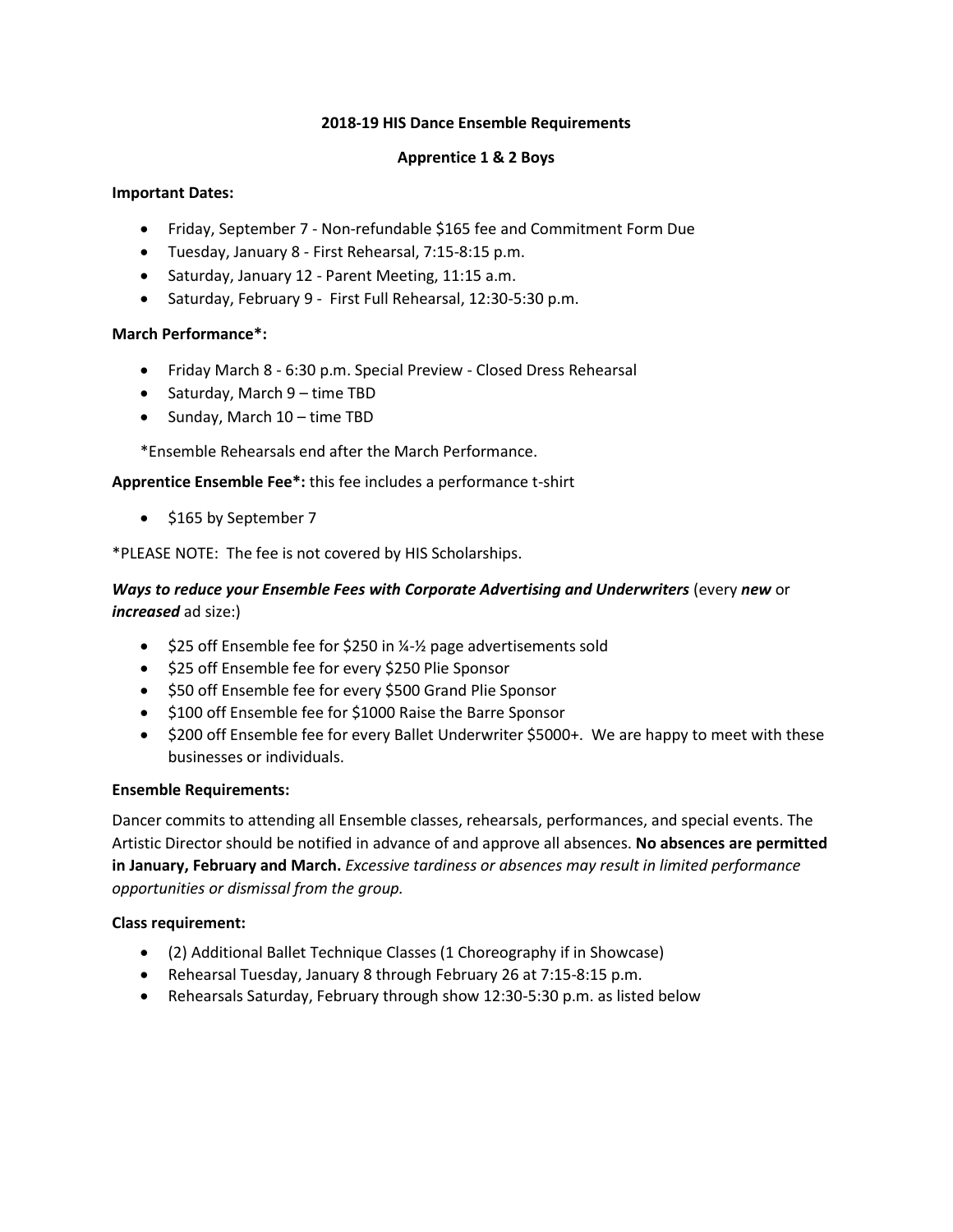#### **Pre-performance Rehearsal Schedule:**

- Saturday, February 9 12:30-5:30 p.m.
- Saturday, February 16 12:30-5:30 p.m.
- Saturday February 23- 12:30-5:30 p.m.
- Saturday, March  $2 12:30 5:30$  p.m.

# **Performance Week Rehearsal Requirements:**

- Tuesday, March 5 Rehearsal HIS 4-9 p.m.
- Wednesday, March 6 Tech Rehearsal DCAW 4-9 p.m. (partial costume)
- Thursday, March 7 Tech Rehearsal DCAW 4-9 p.m. (full costume/hair)
- Friday, March 8 Dress Rehearsal DCAW 4-9 p.m. (full costume/hair/makeup)

#### **Performance Requirements:**

- Saturday, March 9, time TBD
- Sunday, March 10, time TBD

# **Performance Attire Requirements:** Provided by dancer

- Costume-specific undergarments, socks, tights and shoes will be announced as needed
- Make-up: foundation, blush, mascara, bright lipstick, eyeliner, eye shadows (more specific requirements may be given per character)

# **Parent Volunteer Requirements:**

- Each family is required to provide 10 hours of volunteer work.
- Families who have not fulfilled the designated volunteer requirement will be charged \$100 the week after the performance. It will be your responsibility to sign in with number of hours worked. A sign in sheet will be at the reception desk.
- A Sign-up genius link will be sent in August.
- Volunteer hours may include general studio needs if you are unable to find an Ensemble job that works for your family.